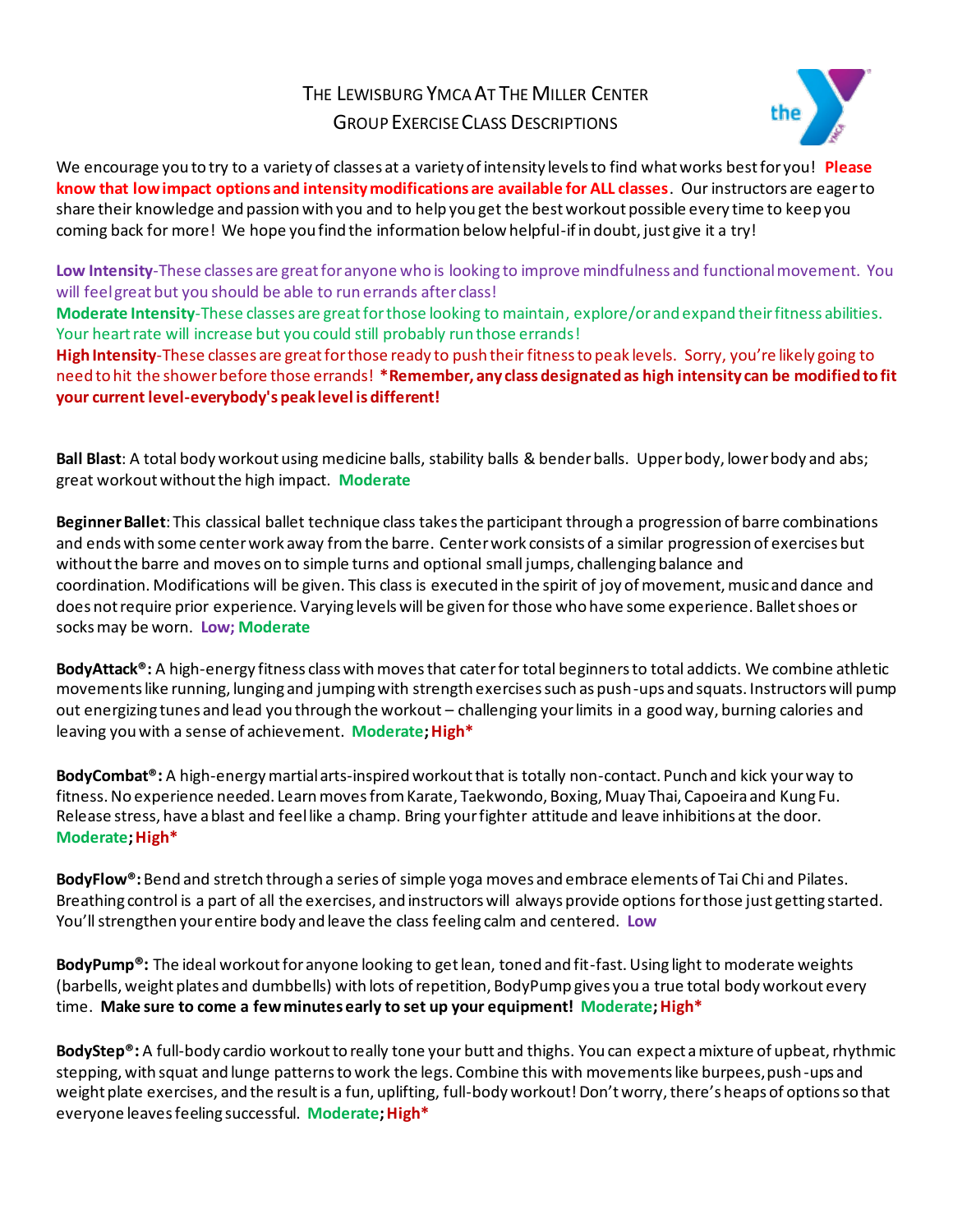**Boot Camp**: Designed to build strength and fitness through a variety of intense intervals. Every class varies in exercises that could include body weight, free weights, upper body, lower body, cardio, core & more. Class is designed to push you out of your comfort zone with a group/team effort-no drill sergeants! Modifications can be offered. Some classes will have a HIIT or Tabata focus. Moderate; High<sup>\*</sup>

**Cardio Kick**: A non-contact kickboxing workout. We utilize boxing style rounds and bodyweight exercises for a high energy workout that leaves you feeling strong, sweaty and satisfied. **Moderate;High\***

**Chair Yoga**: Participants use a chair as a prop during a variety of seated and standing postures, gaining many benefits of yoga WITHOUT getting up or down to the floor. Class ends with deep relaxation, breathing practice and silence. **Low**

**Circuit**: Intervaltraining that provides a mix of strength training, cardio, and core exercises. Alternating between stations, you will get a full body workout. Equipment may vary from weights, resistance bands, stability balls, or free body weight exercises. **Moderate;High\***

**Classical Yoga**: This well-rounded class includes sprinkles of yoga philosophy for reflection, postures, deep relaxation, breathing, and meditation. Postures in this class are sometimes held for several breaths with attention to detail. **Low**

**Cycle**:An indoor cycling class that utilizes bikes designed to simulate road bikes. Pedalthrough hill climbs, sprints, and many other challenging drills and exercises. Anyone fromabeginnerto an avid cyclist can participate and get an awesome workout! **Ifit's your first class, come early so the instructor can helpsetup your bike. Moderate;High\***

**GRIT® Athletic**: A 30 minute high intensity interval training (HIIT) sports conditioning workout, designed to make you perform like an athlete. This workout often uses a step, bodyweight exercises and multi-dimensional sports conditioning training to increase your overall athletic performance. **High\***

**GRIT® Cardio**: A 30 minute high intensity interval training (HIIT) workout that improves cardiovascular fitness, increases speed and maximizes calorie burn. This workout uses a variety of bodyweight exercises and provides the challenge and intensity you need to get results fast. **High\***

**GRIT® Strength:** A 30 minute high intensity interval training (HIIT) workout, designed to improve strength, cardiovascular fitness and build lean muscle. This workout uses barbells, weight plates and bodyweight exercises to blast all major muscle groups. **High\***

**HIIT**: High Intensity Interval Training is interval training protocol that varies with work/rest ratio depending on the workout. Classes will vary with strength and cardio exercises. **High\***

**Legs and Abs**: Focus on lower body and core exercises. **Moderate**

**Les Mills Core®:** A stronger core makes you better at all things you do, from everyday life to your favorite sports – it's the glue that holds everything together. All the moves have options, so it's challenging but achievable for your own level of fitness. Our trained instructors guide you through correct technique as you work with resistance tubes and weight plates, as well as body weight exercises like crunches, and hovers. You will also get into some hip, butt and lower back exercises-those are part of your core too! **Moderate**

**Pilates**:A systemof physical andmental exercisesthatincorporate the key principles of breath, concentration, control, center, flow, and precision. Pilatesincreases physical and mentalstrength, coordination, and flexibility. **Low**

**PiYo<sup>®</sup> LIVE**: A low impact workout with cranked up speed and fluid transitions that combines muscle-sculpting and corefirming with strength and flexibility of yoga to create long, lean muscles while torching calories. **Low**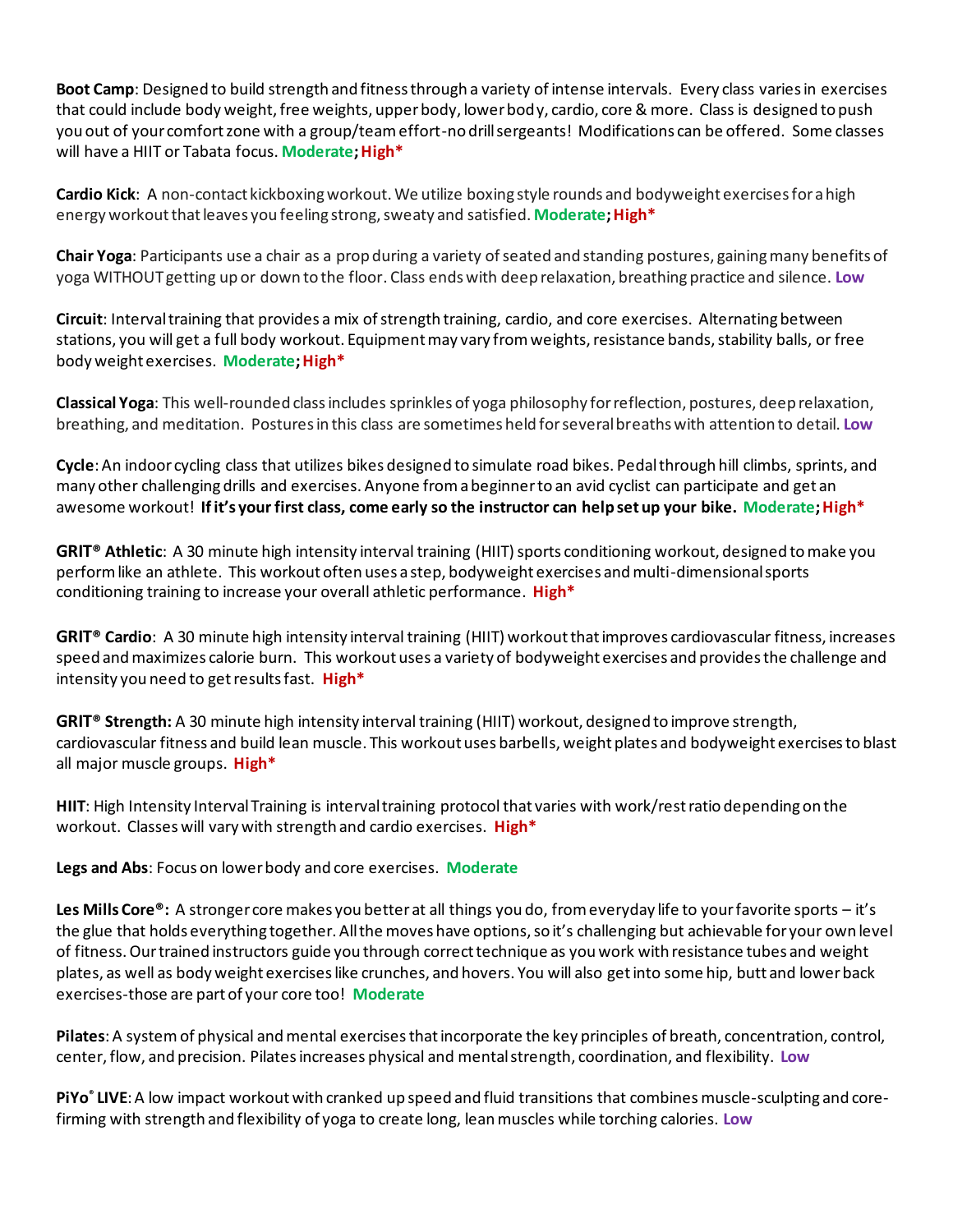**Plyoga**: A 4 part interval training system using the benefits of fundamental & accelerated yoga as an active recovery for plyometric work-in other words, you're going to work hard HIIT style and then get some beautiful recovery/stretch! **Moderate;High\***

**POUND®** :A full-body cardio jam session combining light resistance with constant simulated drumming using lightly weighted drumsticks engineered specifically for exercising. The workout fuses elements of cardio, Pilates, strength, plyometrics, & isometric poses with a surprising lower body burn! **Moderate**

**Power Yoga**: A style of Vinyasa Yoga which will tone and strengthen your body, clear your mind and leave you with a sense of accomplishment and empowerment. The dynamic mix of sweat and spirit that is cultivated in Power Yoga will challenge you to step up to your personal edge while providing a total body workout. **Low**

**Pure Strength**: Strength training utilizing different lifting techniques, rep/weight ranges, and equipment. Class may consist of pyramid schemes with rep/weight changes with alternating strength moves or a traditional style weight lifting class. **Moderate**

**Restorative Yoga**: The selected handful of poses are practiced on the floor with enough props to support the body and allow muscles to relax. Each position is held for 5-10 minutes without muscular contraction, as the goal is to rest passively in a mild stretch. Benefits are resetting the nervous system, dissolving physical tension on a deep level, and bringing the body into alignment. Good for people with chronic pain or injury, who are run-down, overwhelmed, experience chronic low-grade stress, or for anyone who needs a "time out" to reboot. **Low**

**Ripped:** If you're looking for a total body strength training class, this is it! Various types of equipment will be used, including bodyweight exercises, barbells, dumbbells and more. **Moderate**

**RPM®:** A group indoor cycling workout where you control the intensity. With great music pumping and the group spinning as one, your instructor takes you on a journey of hill climbs, sprints and flat riding. In an RPM workout you repeatedly spin the pedals to reach your cardio peak then ease back down, keeping pace with the pack to lift your personal performance and boost your cardio fitness. Anyone from a beginner to an avid cyclist can participate and get an awesome workout! **If it's your first class, come early so the instructor can help set up your bike. Moderate;High\***

**Silver Sneakers Circuit®**:Offers standing, low-impact choreography alternated with standing upper-body strength work with hand-held weights, elastic tubing with handles and a ball. A chair is available for standing support. **Moderate**

**Silver Sneakers Classic®:** Designed to increase muscle strength, range of movement and improve activities for daily living. A chair is used for seated exercises and standing support and class can be modified depending on fitness levels. **Low; Moderate**

**Slow Flow**: A slower-paced vinyasa flow with mindful moving and breathing in longer-held poses. Leave feeling strong and relaxed. Modifications available for all levels. **Low**

**SPRINT®:** A 30-minute high-intensity interval training (HIIT) workout, using an indoor bike to achieve fast results. It's a short, intense style of training where the thrill of motivation comes from pushing your physical and mental limits. A high intensity, low impact workout, it's scientifically proven to return rapid results. You combine bursts of intensity, where you work as hard as possible, with periods of rest that prepare you for the next effort. You smash your fitness goals, fast. **If it's your first class, come early so the instructor can help set up your bike. High\***

**Step**: A full body cardio workout using a stationary step and risers. Workout can be done without the step/risers to make it low impact! **Moderate: High\***